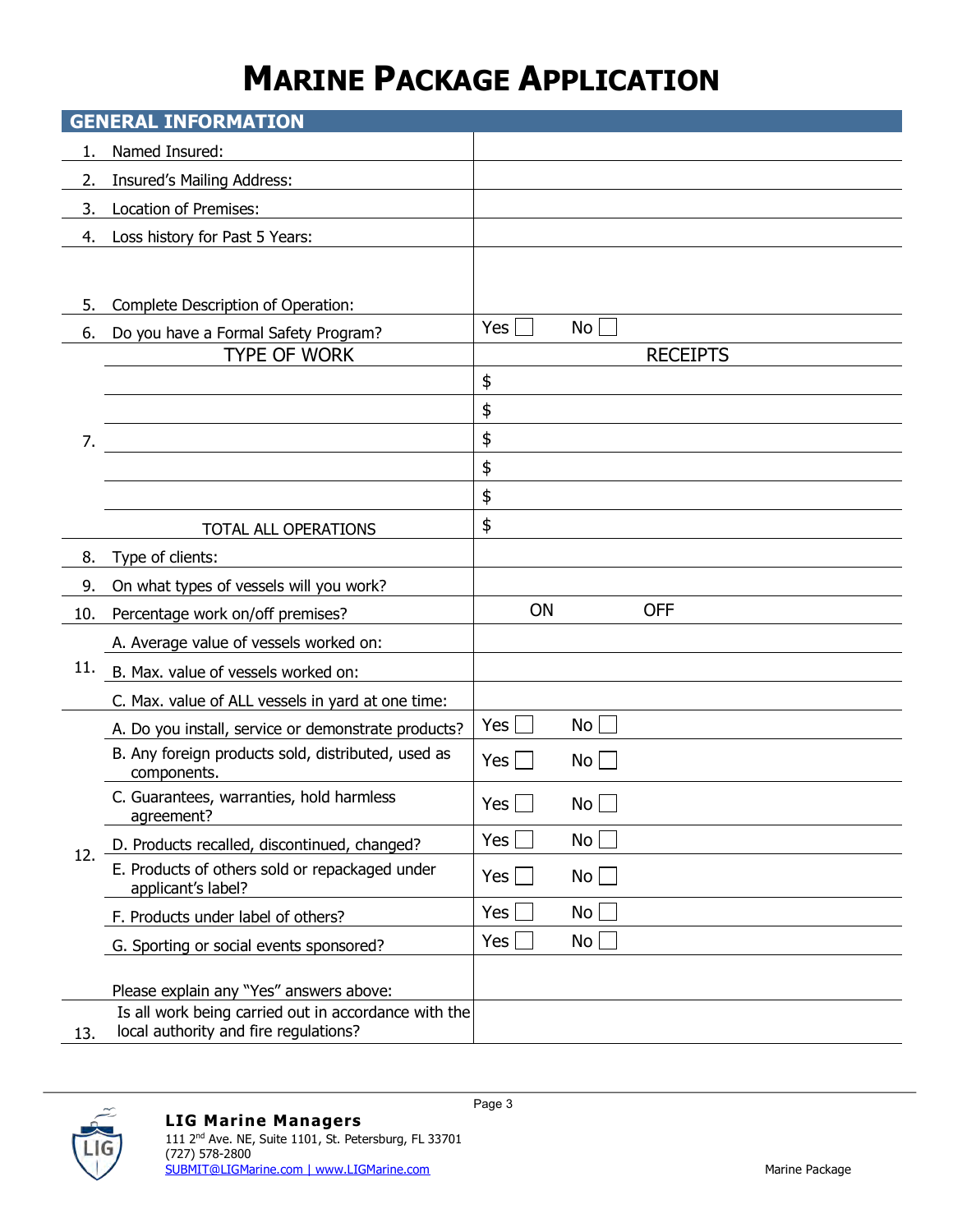## **MARINE PACKAGE APPLICATION**

|     | <b>CONT'D</b>                                                                             |                                                  |
|-----|-------------------------------------------------------------------------------------------|--------------------------------------------------|
| 14. | Describe any hazardous chemicals, flammable or<br>explosives used:                        |                                                  |
|     | Is there any work performed on vessels that would<br>require gas freeing?                 | Yes  <br>No<br>If yes, details:                  |
| 15. | (If yes, please produce details of gas free certification<br>process)                     |                                                  |
| 16. | Years in business:<br>(If new, attach resume of all principals to document<br>experience) |                                                  |
| 17. | A. Do you subcontract work out?                                                           | <b>Yes</b><br>No<br>If yes, amount:<br>Describe: |
|     | B. Are certificates of insurance required from<br>subcontractors:                         | Yes l<br>No<br>If yes, what limit Min?           |
| 18. | Name & phone # of contact person for inspection<br>& additional information, if any:      |                                                  |

I/we hereby declare that the above information and are true and I/we have not suppressed or misstated any material facts and I/we agree that this application shall be the basis of the contract with underwriters if issued.

### APPLICABLE IN FLORIDA

Any person who knowingly and with intent to injure, defraud, or deceive any insurer files a statement of claim or an application containing any false, incomplete, or misleading information is guilty of a felony of the third degree.

Page 4

Signature: Title:

Print Name: **Date:** Date: **Date:** Date: **Date: Date: Date: Date: Date: Date: Date: Date: Date: Date: Date: Date: Date: Date: Date: Date: Date: Date: Date: Date: Date: Date: Date:**